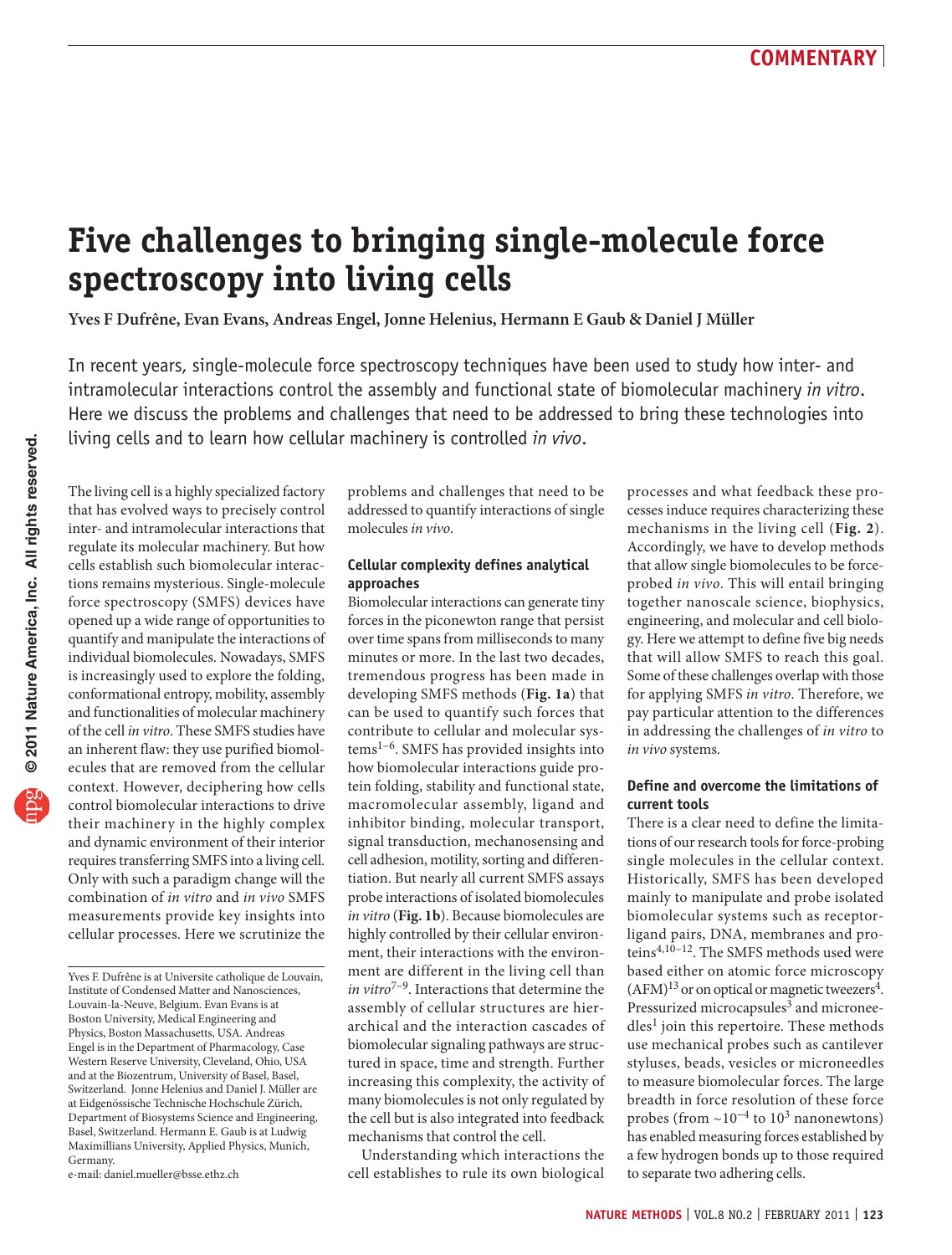

**Figure 1** | SMFS of the cell's molecular machinery. (**a**) SMFS methods rely on different force probes to quantify interactions: AFM uses  $\sim$ 10-200-micrometer-long cantilevers<sup>5,13</sup>, optical and magnetic tweezers use beads<sup>4</sup>, pressurized microcapsules use single cells or vesicles and microneedles<sup>1,3</sup>. *F*, force. Scale bar, 20 µm. (**b**) Examples of using force probes (gray spheres) to quantify biomolecular interactions of single biomolecules *in vitro* (top to bottom): protein unfolding and folding, DNAbinding proteins, ligand-receptor bonds and cytoskeletal motor proteins.

Existing SMFS methods can be readily applied to measure forces at the cell surface and at times beneath the cell surface<sup>3,14</sup>. SMFS at the cell surface reveals how a cell controls the assembly and functional state of cell surface receptors and provides insight into cellular adhesion. Approaching the cell from the outside provides limited insight into intracellular processes, however. So measuring intracellular interactions requires bringing the force-sensing probe inside the cell. This is the major hurdle, especially for SMFS methods, such as AFM, microneedle and pressurized microcapsule, where the force probe is mechanically connected to the instrument. Continuous technological developments have reduced the size and increased the sensitivity of the force probes, but existing cantilevers, beads, glass needles or pipettes can rarely be used inside living cells. Radical new concepts are needed.

Recent developments of optical tweezers attempted to overcome this limitation. By introducing small beads with diameters of about 200–400 nanometers into the cell, intracellular structures have been probed and contoured<sup>15</sup>, but the optical tweezers and force probe can easily interfere with cell function. Beads must become smaller to avoid this interference. This may be accomplished by engineering their optical

properties so that smaller beads can be more efficiently trapped than any cellular objects. An elegant way to circumvent such problems is to optically trap endogenous lipid droplets as actively transported cargo<sup>16</sup>. This approach allowed observation of single motor proteins transporting lipid droplets at piconewton force and sub-millisecond time resolution inside living cells. However, the intensity of the laser beams used to trap beads can be quite high  $(\sim 0.1 - 1$  watts) such that the cell is heated locally by a few degrees Celsius (~2–10 °C). Furthermore, laser-induced photodamage should not be neglected, and magnetic tweezers may therefore have advantages over optical tweezers *in vivo*4. But as cellular vesicles can not be trapped by magnetic tweezers, magnetic beads would need to be introduced into the cell to probe intracellular interactions.

A fundamentally different approach to force sensing is the use of molecular force probes. Molecular force probes are constructs that change state depending on the force applied to them. Several varieties based on fluorescence have been introduced. Fluorescent protein variants are routinely expressed as a fusion to label a protein of interest<sup>17</sup>. When a sufficient force is applied to it, the green fluorescent protein (GFP) changes its fluorescence spectrum until it unfolds and fluorescence disappears. This effect was recently used to engineer a green fluorescent protein to detect strain in *Dictyostelium* Ax2 wildtype cells<sup>18</sup>. Similarly, fluorescence resonance energy transfer (FRET) pairs genetically engineered into vinculin were used to quantify mechanical forces in fibroblasts and endothelial cells<sup>19</sup>.

Other molecular force probes consist of a strained ssDNA loop flanked by two fluorescent dyes<sup>20</sup>. Molecules, such as complementary ssDNA strands or proteins, interacting with this DNA loop can exert forces that change the distance between the dye molecules. As a result, the FRET efficiency decreases with increasing force stretching the DNA loop. Engineering the loop allows adjustment of its force sensitivity, and functionalization of the DNA would enable the sensing of specific biomolecular interactions of interest.

In the future, one can envision spectroscopically stable fluorophores that gradually change their emission spectra according to the force applied. Such fluorophores would then label biomolecules optically and quantify their forces.

Engineering optical molecular sensors to measure interactions inside a cell must fulfill prerequisites: sensors should be brought into the living cell without distorting the cellular integrity, be stable inside the cell and be insensitive to unwanted cellular interactions that alter their properties. In summary, developing noninvasive approaches to quantify biomolecular interactions of cellular processes will be a demanding task.

### **Establish standards and improve data quality**

Establishing SMFS for sensing singlemolecule interactions in living cells requires that the results obtained can be compared with each other. Experimental setups and standards need to be defined such that single molecules can be reproducibly forceprobed. Adapting to functional requirements, the cell reassembles and changes the functional state of its molecular machinery. Hence, the cell's functional state must be known. This is achieved using molecular, cell-biological and genetic tools—that is, small interfering RNA, drugs and reporter constructs—that report and/or control the cell's functional state.

It is essential to define cellular standards for which a set of biological interactions can be reproducibly quantified before a novel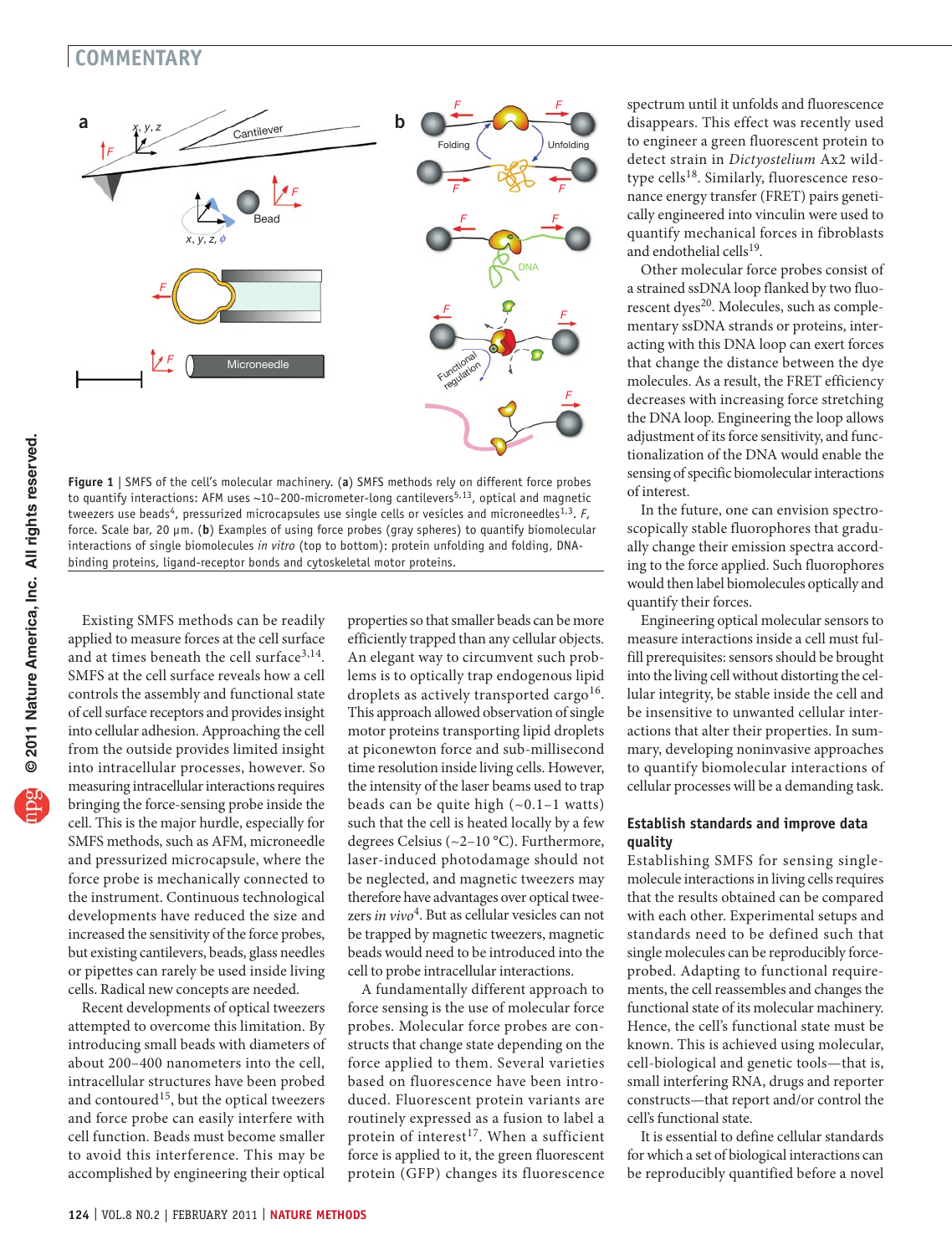### **commentary**

methodology is applied. Such cellular standards should be commercially available, and easy to culture and control. Suitable candidates such as HeLa cells are well characterized at the molecular and cellular level, and can be genetically modified and functionally controlled. Protocols to fluorescently label almost every biomolecule have already been established. Other wellcharacterized and controllable standards of bacterial, vertebrate and human origin must be found.

Cellular standards, however, are not sufficient for experimental reproducibility because of nonspecific interactions. Protocols have been developed to reliably functionalize force probes for the specific attachment of biomolecules, chemical compounds and even prokaryotic and eukaryotic cells<sup>2,5,14</sup>. Nevertheless, the vast majority of interactions detected by SMFS are unspecific and of ambiguous origin. A major reason for such ambiguity is unspecific interactions with the force probe that superimpose with the specific biological interaction. In *in vitro* experiments, the idealized environmental conditions keep unspecific interactions to a minimum. When sensing interactions *in vivo*, however, the force probe may be contaminated after recording only a few force spectra<sup>2,14</sup>.

To detect specific biomolecular interactions in the cellular environment we must design force probes that suppress unspecific interactions. Lipid vesicles in cells appear to show a limited number of unspecific interactions. As motor protein–mediated transport of lipid vesicles in living cells could be measured with single-molecule resolution $16$ , it may be helpful to mask force probes with lipids. Such camouflaged force probes might be combined with polymeric linkers that have easily identifiable strain characteristics and to which biomolecules of interest are connected. The specific force spectrum of the biomolecule then combines with that of the linker and can be deconvoluted $2^1$ .

It will not always be possible to avoid probe contamination, so procedures to identify force probe contamination during the course of an experiment will be crucial. These will save time and improve data quality. Minimizing contact area and experiment time also helps reduce contamination of the force probe. Therefore, the combination of SMFS and light microscopy should be further developed to optically guide force measurements on targeted areas of single live cells at a resolution of  $~0.2-0.5$ 



**Figure 2** | Force-probing cellular interactions *in vivo.* SMFS offers exciting opportunities to sense interactions that drive the molecular machinery of the cell, including the dynamic assembly of supramolecular complexes, transport phenomena, protein folding, unfolding and degradation, membraneprotein insertion and folding, membrane shaping and reorganization, DNA-binding proteins, cell adhesion and signaling, signaling pathways or interactions of the cytoskeleton with membrane proteins.

micrometers. Force probes should be engineered that can be 'autocleaved' during the experiment. Photoactive surface coatings, whose chemical properties can be reversibly switched, may be suitable for accomplishing this.

Besides separating specific from unspecific interactions, the quality of SMFS data acquisition must be improved to increase the comparability of data between experiments and laboratories. Currently, the methods used to calibrate SMFS tools differ substantially in their accuracy<sup>4</sup>. A reason for such discrepancies is that the calibration methods for the different force sensors, such as cantilever, piezoelectric actuator, optical and magnetic field, bead size and molecule, differ. Often, multiple calibration procedures exist for each SMFS method and device. Unfortunately, different calibration procedures used for the same SMFS method can reveal substantially different results, at times exceeding 10%. Suitable calibration methods should yield consistent results, be directly applicable *in vivo*, be simple to use and be consistently accurate within much less than 10%.

### **Develop ways to treat and interpret complex cellular data**

Currently, theoretical models describe how biomolecular bonds rupture under certain experimental conditions<sup>3,6</sup>—that is, if an externally applied force lowers the energy barrier that separates one state from another state (for example, a bound or folded state from an unbound or unfolded state). Inside the cell, membranes, polypeptides, polymers or nucleic acids are exposed to a variety of specific and unspecific interactions that are sensed by SMFS. This variety depends on the cell's functional state and on the location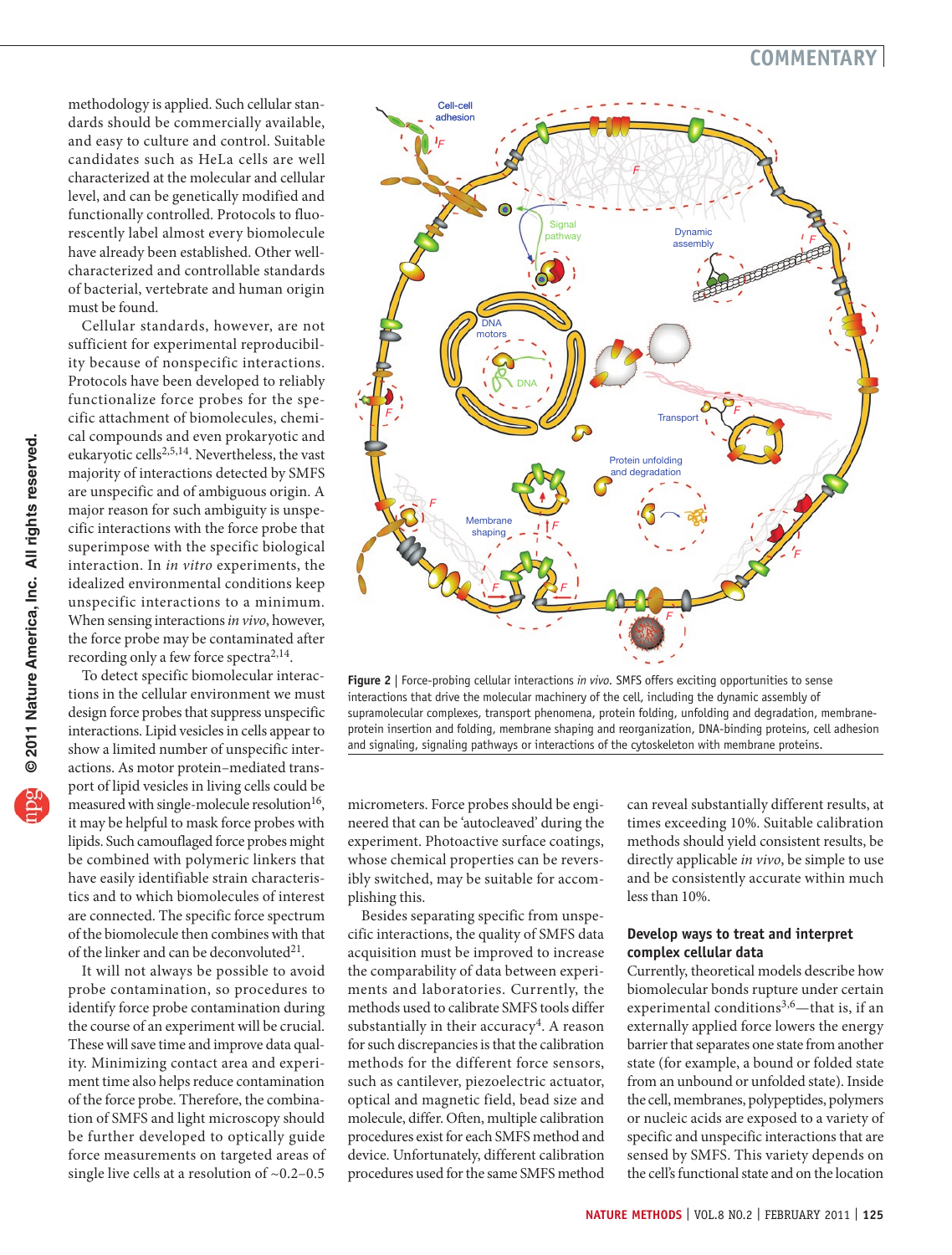## **commentary**

within the cell $7-9$ . Potentially, these cellular interactions alter the reaction pathway of a biomolecule from that examined *in vitro*. Moreover, interaction networks and reaction pathways continuously change in a cell, so even if a specific biomolecular interaction is sensed at a particular location in the cell, this interaction may be temporally modulated.

Consequently, the SMFS data will be more complex *in vivo* than *in vitro*, creating new challenges for data analysis. Classification of the sensed events may help understand how biomolecular interactions are established at given times and cellular locations. Ideally the complexity of the data will provide insight into the cellular environment in which an interaction was probed. As the experimental conditions used to probe dynamic biomolecular interactions *in vivo* differ from those gained using *in vitro* SMFS, which uses idealized conditions, these differences must be considered in theoretical models. To interpret such increasingly complex SMFS data, existing models must be extended or new ones must be developed.

It has been shown that a biological interaction exposed to a noncontinuous force changes strength and kinetic properties. Therefore, we also have to determine to what extent cellular dynamics directly acting on the force probe and thermal motions of the force probe change the properties of the biomolecular interaction being measured.

#### **Improve data statistics and analysis**

Analyzing the interactions and kinetics of single molecules in living cells means acquiring statistically relevant datasets with hundreds of measurements. As an analytical method, SMFS depends on application of force to quantify the transitions of biomolecules. Thus, force must be reproducibly applied as ascending or descending force ramps, force clamps or force oscillations. Only if the force applied shows exactly the same 'histories' can we test and compare well-defined populations of biomolecules. With appropriate amounts of data, increasing force sensitivity and temporal resolution, biomolecular kinetics may be assayed at several time points during a particular force experiment. Here we describe how these steps may be addressed for SMFS in living cells.

Inside the cell, force probes are exposed to an increased complexity of unspecific and specific interactions. Although, as discussed above, there may be ways to reduce unspecific interactions, this issue will complicate the SMFS data recorded *in vivo*. Because SMFS experiments are generally used to measure the strength or lifetime of a biomolecular interaction far away from equilibrium, a few experimental measures are not sufficient to make statistically meaningful conclusions. The certainty *P* of detecting a minimum of κ interaction events that occur in one SMFS measurement with a probability *p* depends on the number of measurements (*n*) conducted. *P* decreases if the number of interaction events *k* to be detected in one experiment increases. The relation of these parameters is given by binominal statistics:

$$
P(k \geq k) = 1 - \sum_{i=0}^{k-1} {n \choose i} p^{i} (1-p)^{n-i}
$$

For example, at least 290 SMFS measurements must be conducted to detect, with a certainty of 95%, a biomolecular interaction that occurs with a probability of 10%. The number of measurements increases dramatically if several interactions of low probability are to be detected. This is the case *in vivo*, where the number of interaction events is dramatically higher than *in vitro*.

Understanding how cells control their molecular machinery requires studying how this machinery adapts to a cell's functional state. This necessitates being able to repeatedly force-probe the molecular machinery at different cellular locations and under different conditions. To reach this goal, SMFS techniques must be established for the highthroughput and automated quantification of biomolecular interactions in living cells. Fully automated SMFS robots that allow the characterization of isolated biomolecules have already been designed and combined with automated data analysis<sup>22</sup>. These methods now need to be adapted for use in living cells. Advanced signal processing tools appear to be useful for aligning, categorizing and averaging of single-molecule force spectra. Grouping force spectra into subpopulations unravels different hierarchical pathways. With such techniques, the use of SMFS should thus enable detection of subpopulations of cellular machinery systems that coexist in different functional states in the cell. Force spectra of subpopulations identified by multivariate statistical analysis can then be averaged allowing small but recurrent signals to be identified. These analyses will require parallelization of experiments so thousands of cellular interactions can be probed at the same time<sup>23</sup>.

Microfluidic circuits may be useful to harbor arrays of single cells cultured under controlled conditions24 for simultaneous probing with arrays of force probes<sup>13,23</sup>.

### **Sense multiple parameters simultaneously**

Currently, SMFS is used to sense one specific interaction at the time, but as we have discussed, biological processes involve complex networks of interactions. Recent AFM styluses resemble nanotechnological toolboxes that simultaneously measure multiple parameters<sup>5,13</sup>. Transferring similar approaches to SMFS could provide multifunctional force probes that concurrently sense electrostatic potentials, ion currents, pH values, electrolytes, temperature, viscosity or the occurrence and concentration gradients of specific molecular compounds in the cell.

Even if all these parameters can be measured in a single location, a key question in cell biology is to understand how the structural heterogeneity of cells correlates with cellular interactions<sup>7-9,25</sup>. Unfortunately, most SMFS methods lack sufficiently high spatial resolution (≤100 nm) to locate the interaction probed. Among these, AFM is the only one capable of imaging the surfaces of living cells at a resolution approaching  $\sim$ 50 nm<sup>2,14</sup>. Using AFM in both imaging and SMFS modes allows visualization of the cell surface and localization and measurement of specific biomolecular interactions simultaneously. This capability has allowed investigation of the dynamic reassembly and functional adaptation of cell-surface receptors in response to the cellular environment<sup>2,14</sup>, but new approaches will be needed to image and map biomolecular interactions inside the cell where AFM cannot be used.

Light microscopy, in contrast, has proven remarkably useful for studying the interior of living cells. New chemical and biological fluorescence labeling techniques have catalyzed new applications and insights in cell biology<sup>18</sup>. Theoretical and instrumental developments broke the resolution limit of conventional light microscopy. Using single-molecule FRET, individual macromolecules can be localized and their interactions and conformations can be qualitatively described<sup>19,25</sup>. Such fluorescence tools provide unprecedented possibilities for tracking the real-time position, distances, distribution and dynamics of molecules in complex biological samples, at high spatial (few nanometers) and temporal (few milli-